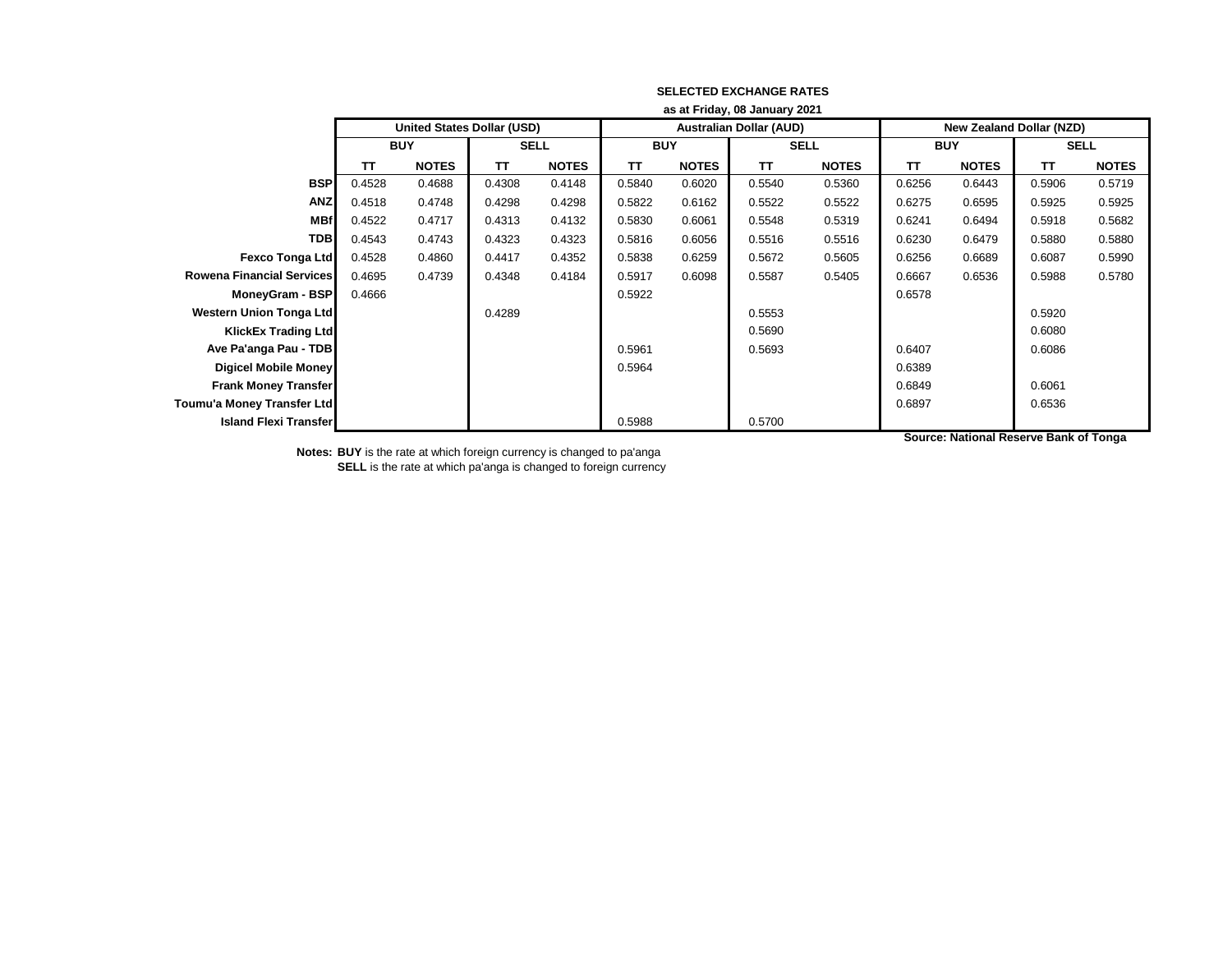|                                  | as at Friday, 15 January 2021 |                                   |             |              |            |              |                                |              |                                 |              |             |              |
|----------------------------------|-------------------------------|-----------------------------------|-------------|--------------|------------|--------------|--------------------------------|--------------|---------------------------------|--------------|-------------|--------------|
|                                  |                               | <b>United States Dollar (USD)</b> |             |              |            |              | <b>Australian Dollar (AUD)</b> |              | <b>New Zealand Dollar (NZD)</b> |              |             |              |
|                                  | <b>BUY</b>                    |                                   | <b>SELL</b> |              | <b>BUY</b> |              | <b>SELL</b>                    |              | <b>BUY</b>                      |              | <b>SELL</b> |              |
|                                  | TΤ                            | <b>NOTES</b>                      | TΤ          | <b>NOTES</b> | TΤ         | <b>NOTES</b> | TΤ                             | <b>NOTES</b> | <b>TT</b>                       | <b>NOTES</b> | <b>TT</b>   | <b>NOTES</b> |
| <b>BSP</b>                       | 0.4499                        | 0.4659                            | 0.4279      | 0.4119       | 0.5781     | 0.5961       | 0.5481                         | 0.5301       | 0.6241                          | 0.6428       | 0.5891      | 0.5704       |
| <b>ANZ</b>                       | 0.4489                        | 0.4719                            | 0.4269      | 0.4269       | 0.5761     | 0.6101       | 0.5461                         | 0.5461       | 0.6256                          | 0.6576       | 0.5906      | 0.5906       |
| <b>MBf</b>                       | 0.4493                        | 0.4673                            | 0.4284      | 0.4098       | 0.5771     | 0.5988       | 0.5489                         | 0.5263       | 0.6226                          | 0.6452       | 0.5903      | 0.5682       |
| <b>TDB</b>                       | 0.4514                        | 0.4714                            | 0.4294      | 0.4294       | 0.5766     | 0.6006       | 0.5466                         | 0.5466       | 0.6225                          | 0.6474       | 0.5875      | 0.5875       |
| <b>Fexco Tonga Ltd</b>           | 0.4499                        | 0.4828                            | 0.4389      | 0.4323       | 0.5774     | 0.6194       | 0.5618                         | 0.5547       | 0.6244                          | 0.6673       | 0.6067      | 0.5975       |
| <b>Rowena Financial Services</b> | 0.4695                        | 0.4695                            | 0.4310      | 0.4149       | 0.5917     | 0.6024       | 0.5556                         | 0.5348       | 0.6667                          | 0.6494       | 0.5952      | 0.5780       |
| MoneyGram - BSP                  | 0.4635                        |                                   |             |              | 0.5922     |              |                                |              | 0.6579                          |              |             |              |
| Western Union Tonga Ltd          |                               |                                   | 0.4252      |              |            |              | 0.5471                         |              |                                 |              | 0.5879      |              |
| KlickEx Trading Ltd              |                               |                                   |             |              |            |              | 0.5630                         |              |                                 |              | 0.6060      |              |
| Ave Pa'anga Pau - TDB            |                               |                                   |             |              | 0.5935     |              | 0.5466                         |              | 0.6395                          |              | 0.5875      |              |
| <b>Digicel Mobile Money</b>      |                               |                                   |             |              | 0.6207     |              |                                |              | 0.6637                          |              |             |              |
| <b>Frank Money Transfer</b>      |                               |                                   |             |              |            |              |                                |              | 0.6667                          |              | 0.6024      |              |
| Toumu'a Money Transfer Ltd       |                               |                                   |             |              |            |              |                                |              | 0.6897                          |              | 0.6536      |              |
| <b>Island Flexi Transfer</b>     |                               |                                   |             |              | 0.5988     |              | 0.5700                         |              |                                 |              |             |              |

**Notes: BUY** is the rate at which foreign currency is changed to pa'anga **SELL** is the rate at which pa'anga is changed to foreign currency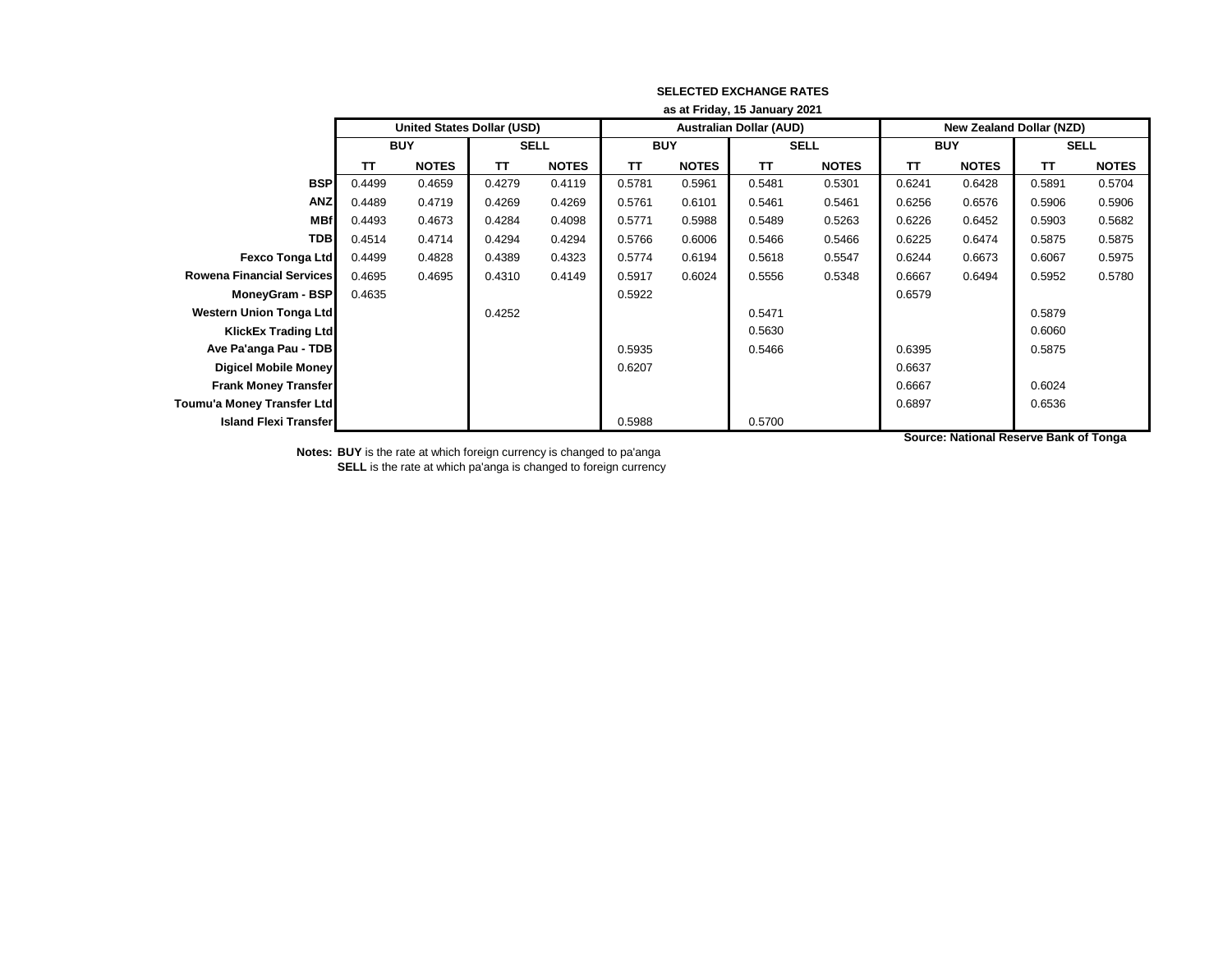|                                  | as at Friday, 22 January 2021 |                                   |             |              |            |              |                                |              |                                 |              |             |              |
|----------------------------------|-------------------------------|-----------------------------------|-------------|--------------|------------|--------------|--------------------------------|--------------|---------------------------------|--------------|-------------|--------------|
|                                  |                               | <b>United States Dollar (USD)</b> |             |              |            |              | <b>Australian Dollar (AUD)</b> |              | <b>New Zealand Dollar (NZD)</b> |              |             |              |
|                                  | <b>BUY</b>                    |                                   | <b>SELL</b> |              | <b>BUY</b> |              | <b>SELL</b>                    |              | <b>BUY</b>                      |              | <b>SELL</b> |              |
|                                  | TΤ                            | <b>NOTES</b>                      | TΤ          | <b>NOTES</b> | <b>TT</b>  | <b>NOTES</b> | TΤ                             | <b>NOTES</b> | <b>TT</b>                       | <b>NOTES</b> | <b>TT</b>   | <b>NOTES</b> |
| <b>BSP</b>                       | 0.4482                        | 0.4642                            | 0.4262      | 0.4102       | 0.5772     | 0.5952       | 0.5472                         | 0.5292       | 0.6235                          | 0.6422       | 0.5885      | 0.5698       |
| <b>ANZ</b>                       | 0.4472                        | 0.4702                            | 0.4252      | 0.4252       | 0.5761     | 0.6101       | 0.5461                         | 0.5461       | 0.6260                          | 0.6580       | 0.5910      | 0.5910       |
| <b>MBf</b>                       | 0.4476                        | 0.4673                            | 0.4267      | 0.4082       | 0.5761     | 0.5988       | 0.5480                         | 0.5263       | 0.6220                          | 0.6452       | 0.5897      | 0.5682       |
| <b>TDB</b>                       | 0.4497                        | 0.4697                            | 0.4277      | 0.4277       | 0.5763     | 0.6003       | 0.5463                         | 0.5463       | 0.6227                          | 0.6476       | 0.5877      | 0.5877       |
| <b>Fexco Tonga Ltd</b>           | 0.4482                        | 0.4809                            | 0.4375      | 0.4306       | 0.5773     | 0.6184       | 0.5615                         | 0.5538       | 0.6237                          | 0.6666       | 0.6062      | 0.5969       |
| <b>Rowena Financial Services</b> | 0.4695                        | 0.4717                            | 0.4292      | 0.4132       | 0.5917     | 0.6061       | 0.5525                         | 0.5348       | 0.6667                          | 0.6536       | 0.5952      | 0.5747       |
| MoneyGram - BSP                  | 0.4620                        |                                   |             |              | 0.5884     |              |                                |              | 0.6538                          |              |             |              |
| <b>Western Union Tonga Ltd</b>   |                               |                                   | 0.4239      |              |            |              | 0.5463                         |              |                                 |              | 0.5860      |              |
| <b>KlickEx Trading Ltd</b>       |                               |                                   |             |              |            |              | 0.5620                         |              |                                 |              | 0.6060      |              |
| Ave Pa'anga Pau - TDB            |                               |                                   |             |              | 0.5933     |              | 0.5636                         |              | 0.6396                          |              | 0.6076      |              |
| <b>Frank Money Transfer</b>      |                               |                                   |             |              |            |              |                                |              | 0.6667                          |              | 0.6024      |              |
| <b>Manatu Ofa Money Transfer</b> |                               |                                   |             |              |            |              |                                |              | 0.6757                          |              | 0.6329      |              |
| Toumu'a Money Transfer Ltd       |                               |                                   |             |              |            |              |                                |              | 0.6897                          |              | 0.6536      |              |
| <b>Island Flexi Transfer</b>     |                               |                                   |             |              | 0.5988     |              | 0.5664                         |              |                                 |              |             |              |

**Notes: BUY** is the rate at which foreign currency is changed to pa'anga **SELL** is the rate at which pa'anga is changed to foreign currency